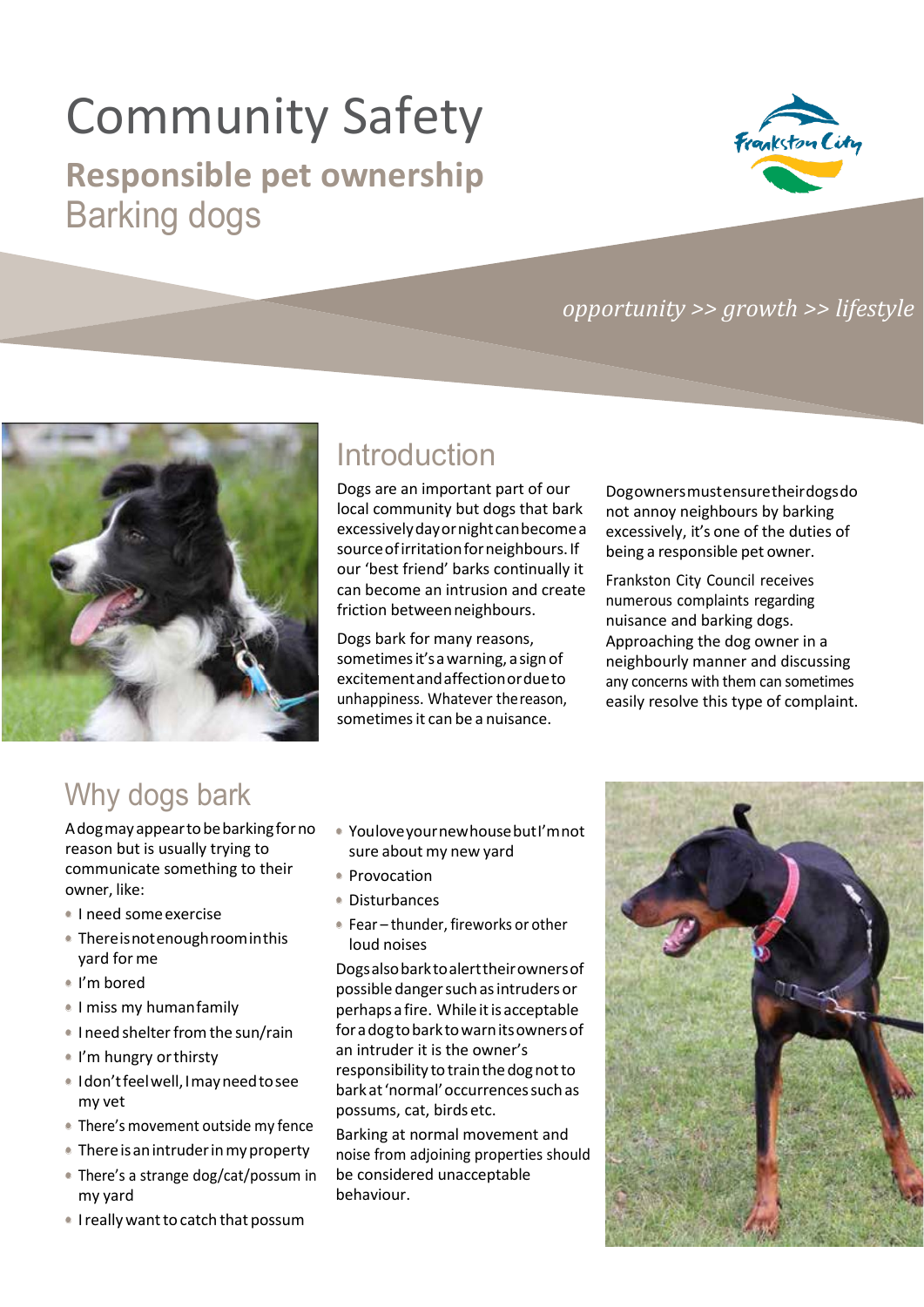

### Talking to your neighbour

Neighbourscanhelpeachother to solve barking problems by communicating their concerns and needs. Neighbours can assist by identifying the reasons for excessive barking and noting what is happening in the area when the dog is barking.

Theownerofthebarkingdogmaynot knowtheanimaliscausinganuisance. The dog might only bark excessively when the owner is not at home.

Thefollowingstepsmayassistin resolving the issue:

- **•** Approach the dog owner when the problem arises and state your caseclearlyandpolitely,keeping in mind your neighbour might not beawareofthebarkingsituation
- **•** If the neighbour is not approachable or you are not comfortable approaching them, try placing a polite note in their letterbox

#### Court orders

Council acts independently and treats allpartiesfairly.Councilwillonlystart prosecution proceedings once a thorough investigation has been conducted and it believes it is appropriate to do so. Every case is different and so are the circumstances.

Councilwillcommencecourtactionif:

- **•** Theownerofthedogisnot respondingadequatelyto Council's request
- **•** Thedogcontinuestocausea nuisance

In the event that an Order has been made with the Magistrates' Court it is an offence not to comply and the offender may incur further penalties.

Thesuccessofanycourtactionrelies onthesupportandassistanceofthe complainant and other neighbours supporting thecomplainant.

If relevant information is not provided then Council may not be able to pursue the matter.

### Dispute resolution

A final step is to contact the DepartmentofJusticeandRegulation which funds a dispute resolution service for people who are in a situation of dispute/conflict with another person. The service uses mediationasawayofsettlingdisputes withoutexpensivelegalactionandisa private and freeservice.

## Council Contact

Contact Community Safety at Frankston City Council during business hours, phone 1300 322 322 or visit frankston.vic.gov.au

## Relevant Links

**Domestic Animals Act 1994** legislation.vic.gov.au

**Dispute Settle Centre Victoria** disputes.vic.gov.au

**Frankston City Council Community Local Law 2020** frankston.vic.gov.au



**FRANKSTON CITY COUNCIL** 30 Davey Street Frankston VIC 3199 Australia

**Phone** 1300 322 322